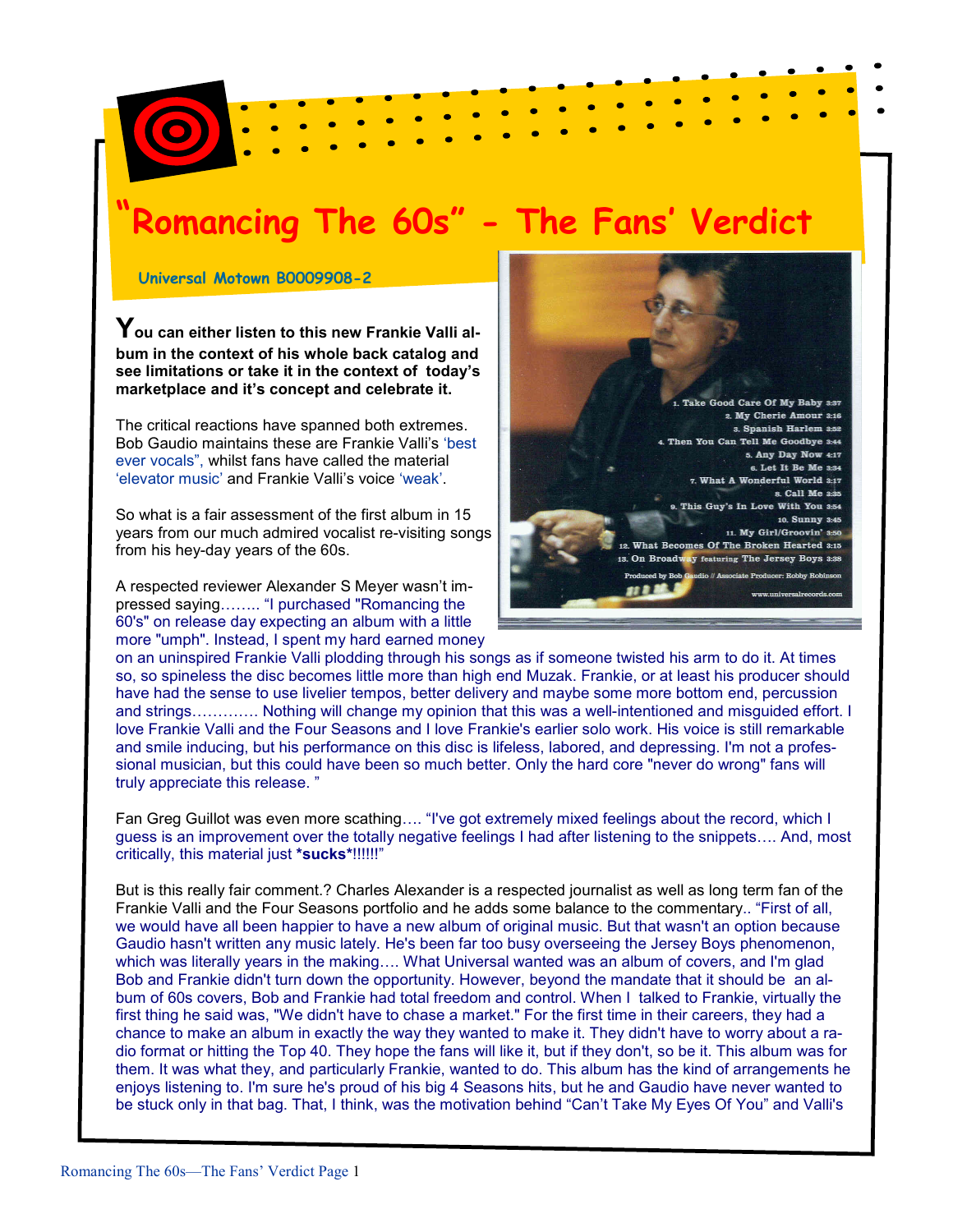whole solo career. He wants to be remembered as a great singer, in the Sinatra and Tony Bennett mold, not just the freak of nature with the falsetto."

And Charles Calello who arranged several numbers on this album puts his and Frankie's perspective on the set……" Now at seventy three - - forty five years after the birth of the 4 Seasons - - - we "who really know him" are grateful he can still sing and get his heart into a song.

Frankie was always a 'great" singer and even though he had a great sound, what made him Frankie Valli was not his voice, it was his heart; it's evident even on "Sherry." What I really felt badly about when I read the comments sent in from his fans is, they really don't seem to get what he's all about. What a singer is supposed to do when he sings a song is sing it from his heart and make the song his own; tell the story the way he feels it."

In music, the public NEVER wants their music to fade or go out of style. That's why each generation has parents that find the younger generation's music distasteful. This can be argued to be because, for the gen-



eral public, musical taste doesn't change….. it keeps them glued to a time in their lives when life was just a dream and the world was before them. Musical taste is somehow cemented in the brain of humans and keeps them limited to the style of music they grew up with."

But for the fans, it has been difficult to get 'what he's all about' ......and that's down to him not us. The problem for Frankie Valli is that although we have been supporting him and the group through thick and thin for 30 years, we have had little or no 'relationship' or support from Frankie and Bob in that period. So it hasn't been possible to 'know him' and where his heart lies regarding his music. We get it all second hand from interviews. It could have been so different. And of course, no-one asked the true fans who know his music so well what he should do in a new album…as Charles A said. ….."This album was for them (Frankie and Bob). It was what they, and particularly Frankie, wanted to do. "

But Charles Calello's comments are also wrong regarding the long-term fans. As I told him….."Most are not so narrow minded as you suggest. As we have grown older our musical taste has changed. It has expanded as our ear and mind experienced new interpretations and sounds.. ….we relate to the heart and soul in all Four Seasons music and in other music too".

The way we should have been presented with this work has also been badly managed. The initial sound samples available via the www have been so poor that they actually weakened Frankie's voice and distorted it. But it is perhaps the mix of songs that didn't quite lift this album to what it could have been. Charles Alexander found the album was unexpected….." The album for me, is a surprise. Frankie has largely abandoned his traditional go-for-the-rafters, ultrapowerful style, as in To Give (The Reason I Live) in favor of softer and more subtle stylings. He wants to move you, not blow you away, as he always did before. This is more like a Tony Bennett record than a Frankie Valli record. I've had the advantage of listening to this album for about two months. It has steadily grown on me. I think Frankie's vocals are very well done, and the production is marvelous. An album of covers, however originally arranged, can never compare with the Frankie and the Seasons' classic original albums. One problem I have personally is that Frankie's taste in music is not the same as mine. These are the songs he picked because he really liked them, and I don't like most of the songs."

And Frankie has done them the way he wants and as Stefan in Germany noticed, Frankie uses his Jimmy Scott style and phrasing on some of these songs as he re-visits his jazz roots. You'll also hear this 'Jimmy Scott' effect if you compare "The Laugh's On Me" (Track 12 The Fantastic FIRST YEARS CD) with some of these songs.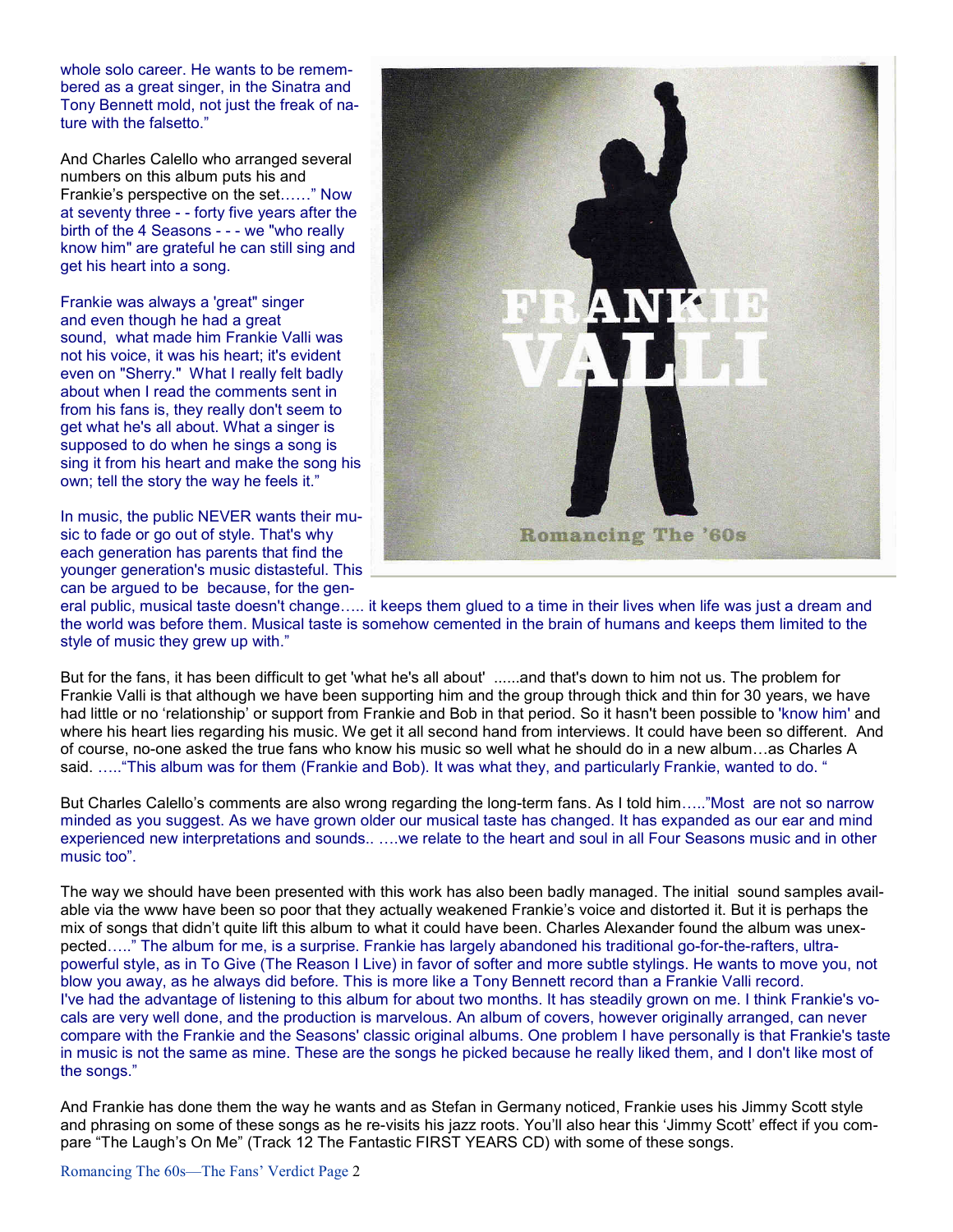

The arrangements, although all are excellent, don't fit so easily without something that was always part of the Four Seasons approach to 'cover' versions. George O'Brien listened to the album several times and then realized what it was and we can all relate to this…………… " it's finally come into focus for me. I said before that there were just no "WOW" moments on this album, and now I know why. It's because the arrangements are TOO true to the originals.

Think about it. On the early Seasons' albums, most of the songs were covers, but the arrangements were drastically different. "Since I Don't Have You"...."Earth Angel"...."Stay" and on and on. Even "I've Got You Under My Skin" is miles away from Sinatra's version. Frankie's solo albums featured altered arrangements on standards, as well. They arranged these songs as if they had never been recorded before, and they did it their way, with their sound. The new album has none of that, with the exception of the "look at the neon lights" hook at the end of "On Broadway." That's why it has become my favorite cut."

When you are putting an album together for your audience you need to think about the mix as well as the songs. "On Broadway" should have started the album and it would have picked up the listener. Then the pace could have been slowed or picked up to keep the listening good. But there are not enough mid-tempo songs in this set and it is an opportunity lost. By staying true to the roots of their music...Bob and Frankie and Charles could have 'Celebrated' the 60s instead of 'Romancing' it.

For all these comments however the album remains a good piece of work, particularly the arrangements. As Mike DOO-WOP Daddy Miller says…."Frankie and The Seasons have been re-inventing themselves almost since the beginning of time. This new CD is again different, and yes, Frankie sounds a little different, but I am glad that it is being noticed. I think it will be good for his and the groups legacy. I have to admit, I liked some of the songs, even at the very first listen. There is a general soulfulness to it all.

I think artists should sing and record whatever they like. If the public



## Billboard 19<sup>th</sup> Oct 2007

**FRANKIE IS THE WORD:** This summer, a friend of mine bought tickets to see Frankie Valli at the Kodak Theater in Hollywood and at the last minute had a change of plans. He gave me his tickets and for the first time in my life, I saw Valli perform live.

It appeared to be a full house – I couldn't see an empty seat in any direction – and as I looked around, I noticed the audience wasn't made up of just baby boomers. There were kids, teenagers, and every age range from people in their 20s on up. And when Frankie sang, the audience gave him an incredibly enthusiastic reception, building to an electrically-charged finale.

It was obviously a "Jersey Boys" effect. Valli's audience isn't just the folks who grew up with the Four Seasons in the '60s, it has expanded to include fans who have come to the party because they've seen the musical life story of Frankie and his pals from Newark.

That "Jersey Boys" effect also touches The Billboard 200 this week, where Valli's new "Romancing the '60s" (Universal Motown) debuts at No. 177. It is Valli's first appearance on this tally in 29 years and his eighth solo album to chart. Valli was last on the album survey with "Frankie Valli…Is the Word" in 1978. His first solo album to chart was "Frankie Valli-Solo" in 1967. That album contained his hit single, "Can't Take My Eyes Off You." Just counting his solo work, Valli's album chart span expands to 40 years, three months and one week.

Of course, Valli's chart life didn't begin with his solo work. The first chart album by the Four Seasons, "Sherry and 11 Others," debuted exactly 45 years ago, on the chart dated Oct. 27, 1962. This week's album chart is dated Oct. 27, 2007.

But you can trace Valli's Billboard chart career even further back. He made his first appearance on a Billboard chart the week of May 26, 1956, with the single "You're the Apple of My Eye" by the Four Lovers. As any "Jersey Boys" fan knows, the Four Lovers became the Four Seasons. And for any "Jersey Boys" fans reading this item, the Broadway cast album on Rhino is No. 1 on Top Cast Albums for the ninth non-consecutive week.